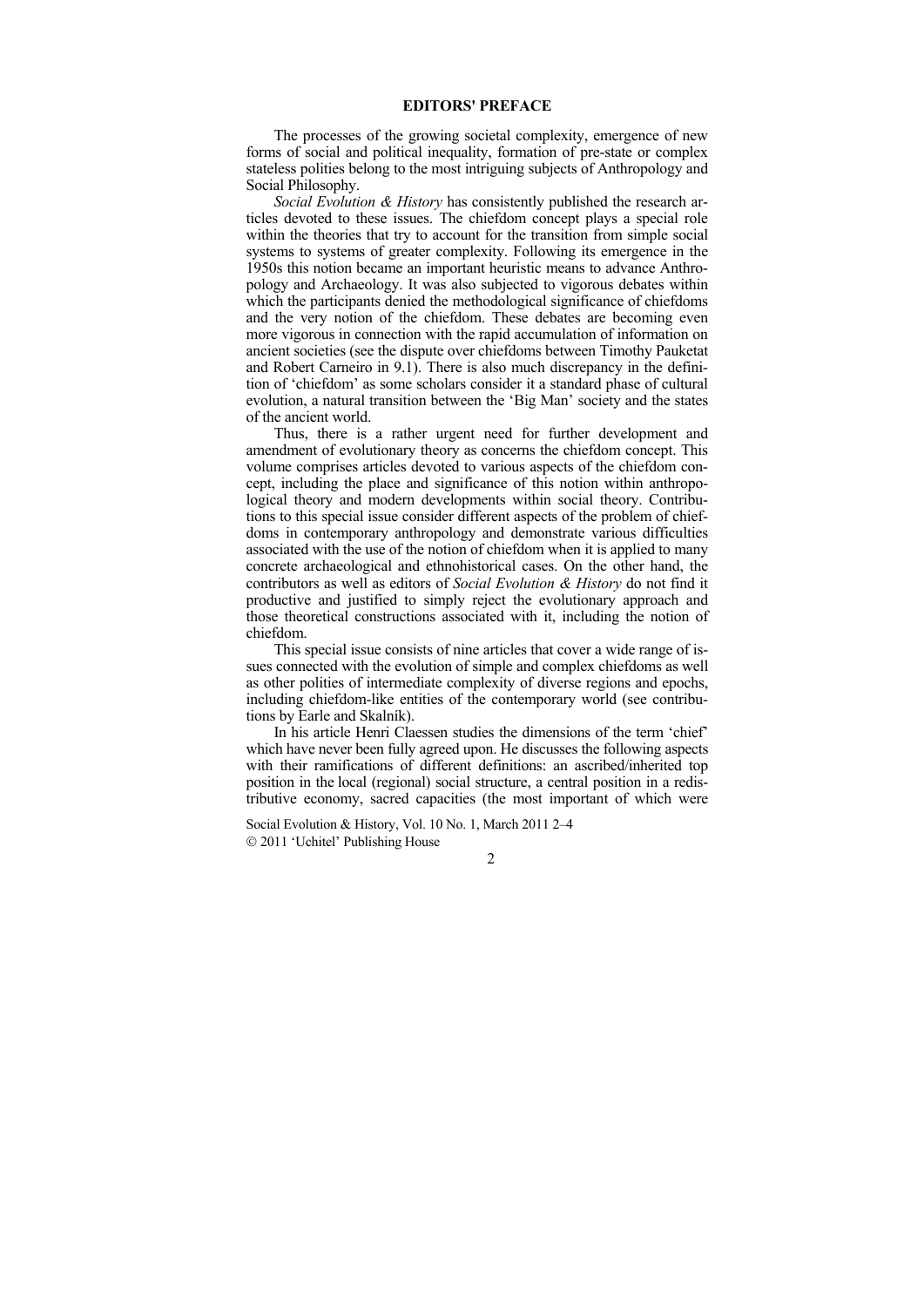alleged positive effects on human, animal and plant fertility), the erection of great works in the public sphere, and an inclination to warfare. He reaches the conclusion that the concepts of chief and chiefdom should be disconnected. Many chieftains existed which have been seen to administer singletier societies, and there have been many big men which have found within societies exhibiting two social tiers.

Timothy Earle reviews the concepts of chiefs, chiefdoms and chiefly confederacies, and illustrates how Polynesian chiefdoms operated prior to state formation. The history of Kamehameha, first King of the Hawaiian Islands, illustrates how a chieftain fashioned a state superstructure. Most importantly, he argues that chiefdoms represent a highly variable form of political organization, in which power is developed differentially by a rudimentary political economy used to finance warrior might and ideological right. The goal should thus shift from classify societies towards clarifying processes of power. Emphasizing processes, the chief and chieftaincy can be seen as continuing to operate as sub-state actors in formalized bureaucratic states.

D. Blair Gibson in his article surveys the political systems of the historic Iroquois league, Early Medieval Ireland, Late Iron Age Britain, Archaic Boiotia, Bronze Age and Iron Age Korea, and  $19<sup>th</sup> - 20<sup>th</sup>$  century Western Iran with the objective of determining the essential characteristics of chiefdom confederacies and discusses the question whether the states that arose out of chiefdom confederacies possessed organizational characteristics attributable to their origins in them.

Robert D. Drennan together with Bryan K. Hanks and Christian E. Peterson emphasize that comparative analysis of archaeological evidence most directly relevant to the social organization of the chiefly communities demonstrates considerable variety within the Eurasian steppe. Chalcolithic Tripol'ye central communities grew exceptionally rapidly to very large size, with equally large hinterland populations; their developmental dynamic likely centered strongly on the accumulation of wealth based in the agro-pastoral subsistence economy. Larger communities and regional-scale sociopolitical organization also characterized Bronze Age Sintashta and Iron Age Gorokhovo-Sargat communities. Although these were later in time, they contained fewer inhabitants and showed less indication of different standards of living for different households. Much greater elaboration of burial ritual and fortifications suggests more elite emphasis on prestige competition and warfare in these two latter cases. This contrast between the scale and basis of social hierarchy in Tripol'ye communities, on the one hand, and Sintashta and Gorokhovo-Sargat communities, on the other, does not match the way in which a greater dependence on specialized mobile herding sets Gorokhovo-Sargat subsistence and settlement systems apart from the other two.

Nilkolay Kradin describes in his paper the social hierarchy of several ancient Mongolian polities from the  $3<sup>rd</sup> - 2<sup>nd</sup>$  centuries BC to the  $3<sup>rd</sup>$  century AD in terms of heterarchy, hierarchy, and chiefdom organization. Although these polities were characterized by similar ecological environments, com